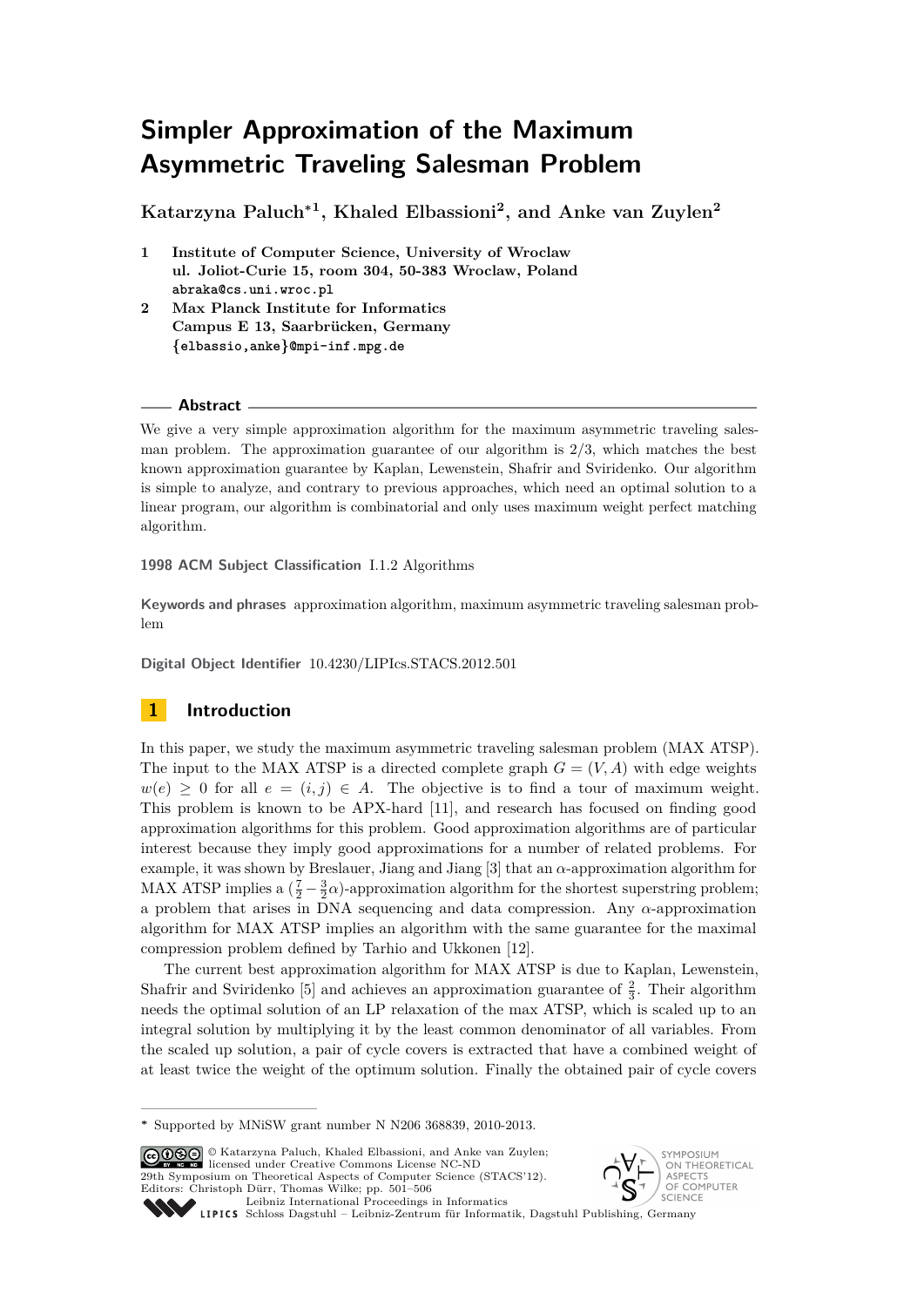#### **502 Simpler Approximation of MAX ATSP**

is processed using a rather complicated coloring lemma. Previous results on MAX ATSP appeared among others in [\[4\]](#page-5-5), [\[6\]](#page-5-6) [\[1\]](#page-5-7), [\[9\]](#page-5-8). In this paper, we give a very simple approximation algorithm that achieves the same guarantee as the algorithm by Kaplan et al. Our algorithm is combinatorial in nature: it constructs a certain matching instance and computes a maximum weight matching. We then give a simple procedure that uses this matching to form three tours, and we show that the average weight of these tours is at least  $\frac{2}{3}$  times the optimum.

Other variants of the maximum traveling salesman problem that have been considered are among others: the maximum symmetric traveling salesman problem (MAX TSP), in which the underlying graph is undirected - currently the best known approximation ratio is  $\frac{7}{9}$  [\[10\]](#page-5-9), the maximum metric symmetric traveling salesman problem, in which the edge weights satisfy the triangle inequality - the best approximation factor is  $\frac{7}{8}$  [\[7\]](#page-5-10), the maximum asymmetric traveling salesman problem with triangle inequality - the best approximation ratio is  $\frac{35}{44}$  [\[8\]](#page-5-11).

The key idea in our approach to MAX ATSP is the following. A natural first idea that has been very fruitful when designing an approximation algorithm for maximum traveling salesman problems is to start with a *cycle cover* of maximum weight, i.e., a maximum weight collection of edges such that each node is incident to exactly two edges (in the undirected case) or exactly one incoming and one outgoing edge (in the directed case). Such a cycle cover can be found in polynomial time by a reduction to maximum weight matching. Since the optimal tour is a cycle cover, the weight of the maximum weight cycle cover is at least the weight of the optimal tour. By removing the lightest edge from each cycle, we obtain a collection of node disjoint paths, which can be arbitrarily connected to form a tour. For the asymmetric case, this approach will give a  $\frac{1}{2}$ -approximation algorithm, since the cycle cover may contain cycles of length two (2-cycles). If we could find a maximum weight cycle cover without 2-cycles, then we would achieve a  $\frac{2}{3}$ -approximation, but, unfortunately, finding a maximum weight cycle cover without 2-cycles is APX-hard [\[2\]](#page-5-12).

Our key observation is the fact that we can exclude 2-cycles from the cycle cover, if we allow the cycle cover to contain "half edges": We split each edge  $(i, j)$  into two half edges; the head of  $(i, j)$  (which is incident to *j* but not to *i*) and the tail of  $(i, j)$  (which is incident to *i*, but not to *j*). A half edge has weight equal to half the weight of the original edge. Now, for a pair of edges  $(i, j)$ ,  $(j, i)$ , we ensure that the solution does not contain both edges, but we do allow the solution to contain the heads of both  $(i, j)$  and  $(j, i)$  or the tails of both  $(i, j)$  and  $(j, i)$ . We show that such a cycle cover with half edges can be computed by an appropriate reduction to a maximum weight perfect matching problem. Finally, we show how to use the cycle cover with half edges to extract three tours with total weight at least twice the weight of the cycle cover.

# **2 Cycle Covers without 2-Cycles but with Half-Edges**

We begin by introducing the maximum weight cycle cover problem without 2-cycles, but with half-edges, and showing it can be computed in polynomial time. Given a complete directed graph  $G = (V, E)$  and weights  $w(e) \geq 0$  for each  $e \in E$ , a cycle cover is a subset C of the edges, so that each  $i \in V$  has exactly one outgoing and one incoming edge in  $C$ . In the maximum weight cycle cover problem with half-edges, we allow the solution *C* to contain "only the head or only the tail" of an edge  $(i, j)$ . Such a half-edge has weight  $\frac{1}{2}w(i, j)$  and is thought to be incident to only one endpoint of the edge  $(i, j)$ . We introduce these half-edges so that we can ensure that our cycle cover does not have 2-cycles. This gives rise to the following problem: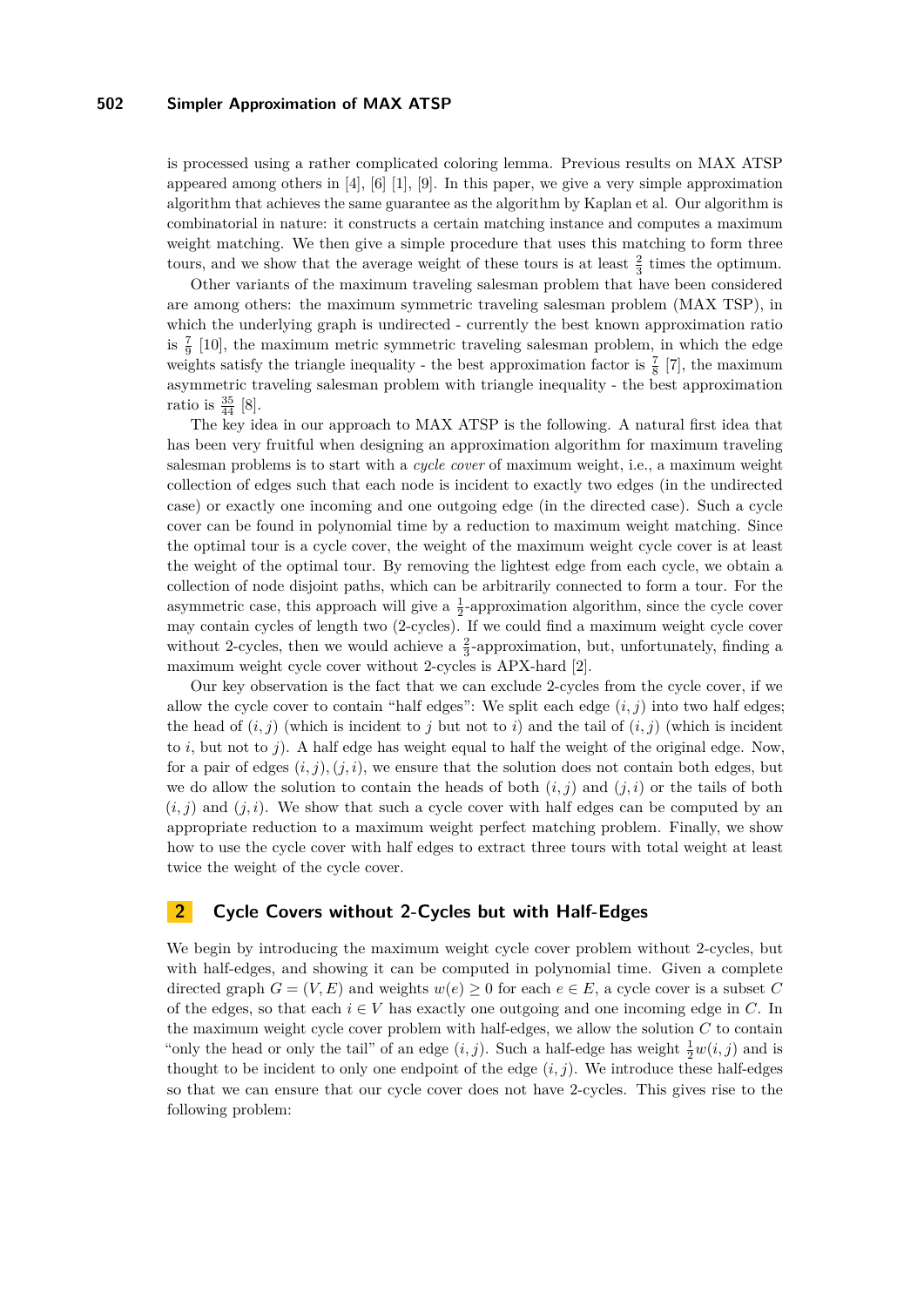#### **K. Paluch, K. Elbassioni, and A. van Zuylen 503**

<span id="page-2-0"></span>▶ **Definition 1.** Given a directed graph  $G = (V, E)$  with edge weights  $w(i, j) \geq 0$  for every  $(i, j) \in E$ , let  $\tilde{G} = (\tilde{V}, \tilde{E})$  be the graph obtained from *G* by replacing each  $(i, j) \in E$  by a node  $v_{(i,j)}$  and two edges  $(i, v_{(i,j)})$  and  $(v_{(i,j)}, j)$ , each with weight  $\frac{1}{2}w(i,j)$ . A *cycle cover without 2-cycles but with half-edges* is a subset  $\tilde{C} \subseteq \tilde{E}$  such that

- (i) each node in *V* has exactly one outgoing and one incoming edge in  $\tilde{C}$ ;
- (ii) for each  $(i, j) \in E$ ,  $\tilde{C}$  contains either zero edges from  $\{(i, v_{(i,j)}), (v_{(i,j)}, j), (j, v_{(j,i)}),\}$  $(v_{(j,i)}, i)$ , or it contains exactly one edge incident to *i* and one edge incident to *j*.

<span id="page-2-2"></span>► **Lemma 2.** *We can find a maximum weight cycle cover without 2-cycles but with half-edges in polynomial time.*

**Proof.** We reduce the problem of finding  $\tilde{C}$  of maximum weight to a maximum weight perfect matching problem in the following undirected graph  $G'$ :

For each node  $i \in V$ , we create two nodes, in<sub>i</sub> and out<sub>i</sub>. For an edge  $e = (i, j) \in E$ , we create two nodes  $head_{(i,j)}$  and tail $_{(i,j)}$ , and we have three undirected edges

 $\{\text{out}_i, \text{tail}_{(i,j)}\}, \{\text{tail}_{(i,j)}, \text{head}_{(i,j)}\}$  and  $\{\text{head}_{(i,j)}, \text{in}_j\}$ . The weight of the first and third edge is  $\frac{1}{2}w(i, j)$ , and the weight of the second edge is 0.

Note that a perfect matching in this graph corresponds to a cycle cover of *G* of the same weight and vice versa: for each edge  $(i, j)$  of  $G$ , a perfect matching of  $G'$  either contains edge  $\{\text{tail}_{(i,j)}, \text{head}_{(i,j)}\}$  or edges  $\{\text{out}_i, \text{tail}_{(i,j)}\}$ ,  $\{\text{head}_{(i,j)}, \text{in}_j\}$ . Of course, if we are only interested in computing a cycle cover of  $G$ , then it suffices to split each node  $i$  into two: in<sub>i</sub> and out<sub>*i*</sub> and connect in<sub>j</sub> and out<sub>*i*</sub> via an edge whenever  $(i, j) \in G$  and compute a perfect matching in the thus obtained bipartite undirected graph. We will now show how to modify  $G'$  so that a perfect matching in  $G'$  corresponds to a maximum weight cycle cover without 2-cycles but with half-edges.

A perfect matching in *G*<sup> $\prime$ </sup> defines a set of half-edges  $\tilde{C} \subseteq \tilde{E}$  of the same weight that satisfies property (i) in Definition [1,](#page-2-0) but  $\tilde{C}$  may contain four half-edges that correspond to a 2-cycle in *G*. To enforce that  $\tilde{C}$  also satisfies property (ii), we add two additional nodes,  $i_{\{i,j\}}$  and  $j_{\{i,j\}}$  for each pair of edges  $(i,j), (j,i)$ . We add an edge from  $i_{\{i,j\}}$  to tail $(i,j)$  and head<sub>(*j,i*)</sub>, and we add an edge from  $j_{\{i,j\}}$  to head<sub>(*i,j*)</sub> and tail<sub>(*j,i*)</sub>. These edges all have weight 0. The fact that the additional nodes need to be matched ensures that  $\tilde{C}$  does not contain all four half-edges corresponding to  $(i, j)$  and  $(j, i)$ .

<span id="page-2-1"></span>For a pair of edges  $(i, j)$ ,  $(j, i)$  in *G*, the matching instance *G'* thus has a gadget containing 10 edges. See Figure [1.](#page-2-1) We now verify that a perfect matching in  $G'$  corresponds to a cycle



**Figure 1** A gadget corresponding to a 2-cycle on vertices *i* and *j*.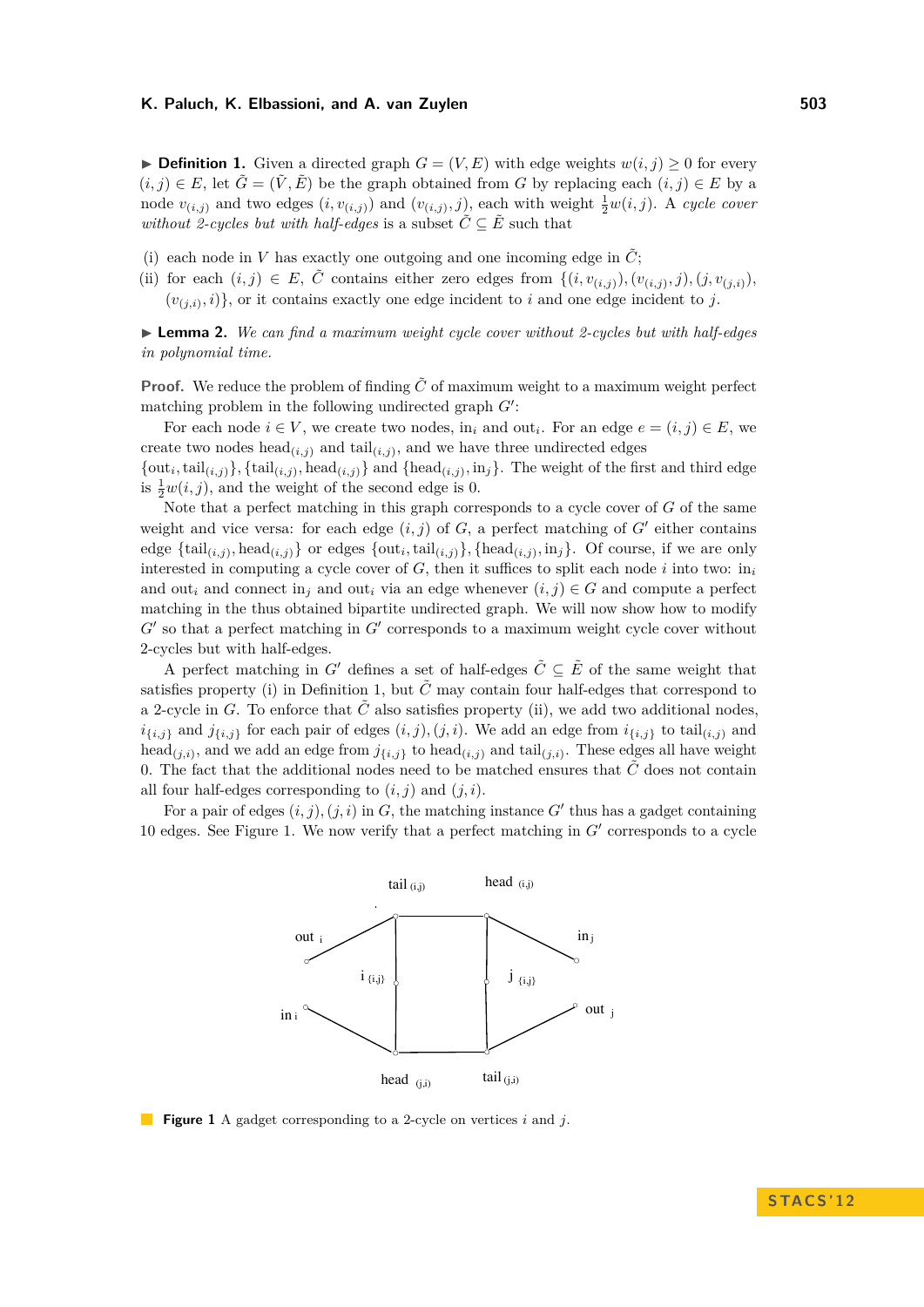<span id="page-3-0"></span>

**Figure 2** Possible ways of matching vertices  $i_{\{i,j\}}$ ,  $j_{\{i,j\}}$ , head $_{(i,j)}$ , tail $_{(i,j)}$ , tail $_{(j,i)}$ .

cover without 2-cycles but with half-edges  $\tilde{C}$  of the same weight. If a perfect matching *M* of *G*<sup> $\prime$ </sup> matches nodes  $i_{\{i,j\}}$  and  $j_{\{i,j\}}$  as shown in Figure [2\(](#page-3-0)a), then for one of the edges  $(i, j), (j, i)$ , both of the corresponding half-edges are excluded from  $\tilde{C}$  and for the other edge, either both of the corresponding half-edges, or neither of the corresponding half-edges will be in *C*. If nodes  $i_{\{i,j\}}$  and  $j_{\{i,j\}}$  are matched as in Figure [2\(](#page-3-0)b), *M* must contain appropriately  $\{\text{out}_i,\text{tail}_{(i,j)}\}$ ,  $\{\text{out}_j,\text{tail}_{(j,i)}\}$  or  $\{\text{in}_i,\text{head}_{(j,i)}\}$ ,  $(\text{in}_j,\text{head}_{(i,j)})$ , i.e.,  $\tilde{C}$  contains either  $(i, v_{(i,j)})$  and  $(j, v_{(j,i)})$  or  $(v_{(j,i)}, i)$  and  $(v_{(i,j)}, j)$ . So indeed, condition (ii) of Definition [1](#page-2-0) is  $s$ atisfied.

<span id="page-3-1"></span> $\blacktriangleright$  **Lemma 3.** *Given a graph G*, let  $\tilde{C}$  *be a cycle cover without 2-cycles but with half-edges. Then, we can construct three sets of node disjoint paths*  $P_1$ *,* $P_2$ *,* $P_3$  *in G, with total weight at least twice the weight of*  $\tilde{C}$ *.* 

**Proof.** We use  $\tilde{C}$  to construct a set  $F$  of directed and undirected edges with endpoints in *V*, and we then decompose *F* into three paths. For a pair of vertices *i, j,* if both  $(i, v_{(i,j)})$ and  $(v_{(i,j)}, j)$  are in  $\tilde{C}$ , then we replace it by the edge  $(i, j)$ . If both  $(i, v_{(i,j)})$  and  $(j, v_{(j,i)})$ , or  $(v_{(i,j)}, j)$  and  $(v_{(j,i)}, i)$  are in  $\tilde{C}$ , then we add undirected edge  $\{i, j\}$ . We think of an undirected edge as having two tails (and no heads) in the first case, and two heads (and no tails) in the second case. Note that it is then the case that each node is the head of one edge and the tail of one edge in *F*, by property (i) of Definition [1.](#page-2-0)

We will show how to find three sets of node-disjoint paths, such that each edge  $(i, j) \in F$ is in exactly two of the paths, and for an undirected edge  $\{i, j\} \in F$ , there is one path that contains  $(i, j)$  and one path that contains  $(j, i)$ . Note that the sum of the weights of these three sets of paths is exactly equal to twice the weight of  $\tilde{C}$ .

We consider a weakly connected component in  $(V, F)$ . Note that a component has at least three nodes by property (ii) of Definition [1.](#page-2-0) If the component has no undirected edges, then it is a directed cycle, since each node is the head of one edge and the tail of another edge. Let  $F'$  be the edges in the component. We take two adjacent edges  $e_1, e_2$  and make this the first path, the second path is  $F'\setminus\{e_1\}$  and the third path is  $F'\setminus\{e_2\}$ .

Otherwise, if  $F'$  does contain undirected edges, note that  $(V, F')$  is a cycle if we ignore the direction of all edges. Moreover, it is the case that the number of undirected edges in the cycle is even and an undirected edge having two heads (resp. two tails) is followed on the cycle by an undirected edge having two tails (resp. two heads). To see this, recall that each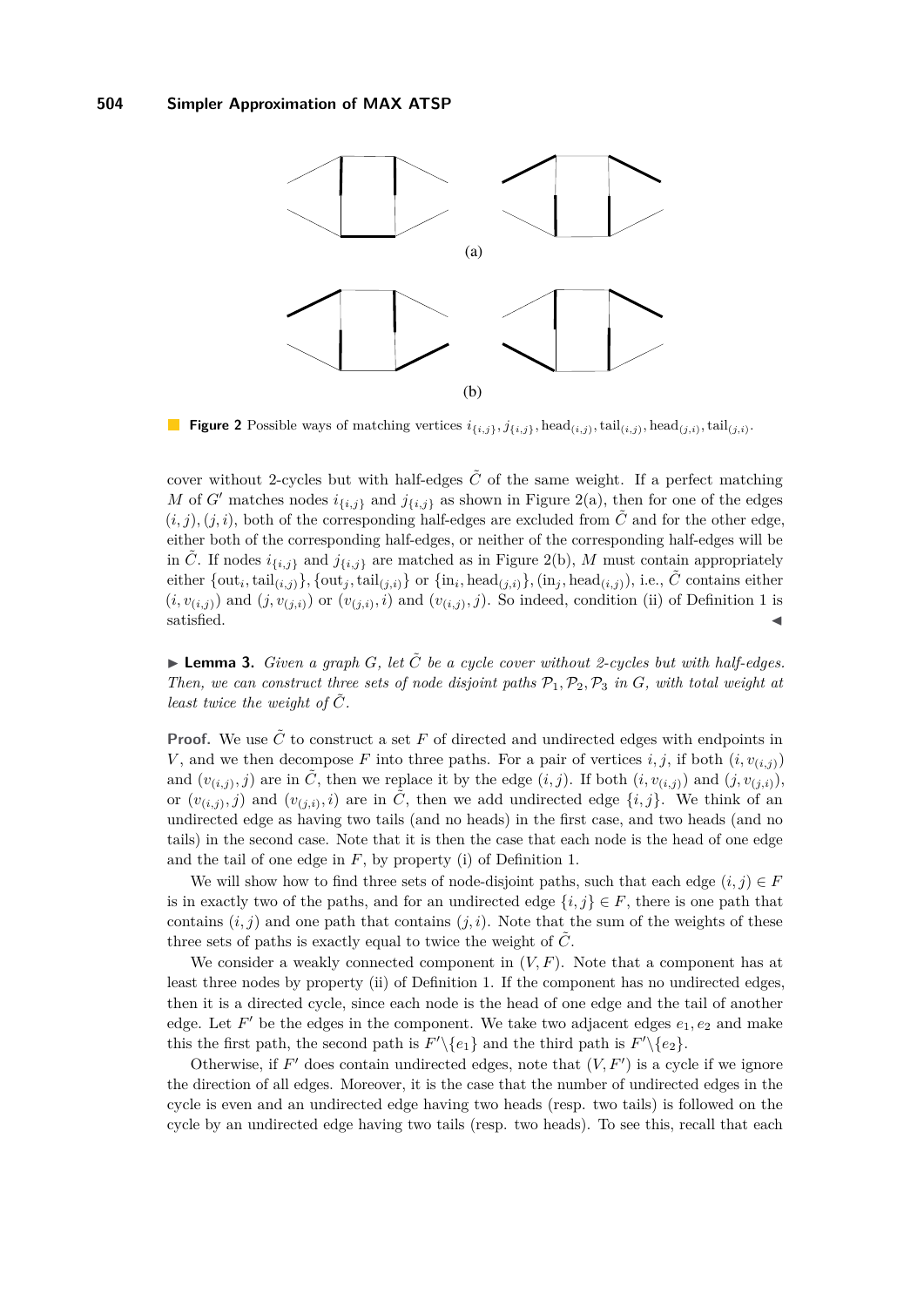#### <span id="page-4-0"></span>**K. Paluch, K. Elbassioni, and A. van Zuylen 505**



**Figure 3**  $E_1, E_2, \ldots, E_6$  represent directed paths. To  $P_1$  we add edges on paths  $E_1, E_3, E_5$  as well as edges  $A_1, D_1, B_2, D_2, B_3, D_3$ . To  $P_2$  we add edges on paths  $E_2, E_4, E_6$  as well as edges  $B_1, C_1, A_2, C_2, A_3, C_3$ . To  $P_3$  we add edges on paths  $E_1, E_2, \ldots, E_6$ .

node is the head and the tail of one edge, and that undirected edges have either two heads or two tails.

The paths to be added to  $\mathcal{P}_1, \mathcal{P}_2$  and  $\mathcal{P}_3$  are now constructed as follows: to  $\mathcal{P}_1$  we add the directed edges that point in clockwise direction and we add the undirected edges, which we make directed by directing them in clockwise direction. To  $\mathcal{P}_2$  we add the directed edges that point in anticlockwise direction, and we add the undirected edges and direct them in anticlockwise direction. Finally, we also add all directed edges from  $F'$  to  $\mathcal{P}_3$ . An example of this procedure is shown in Figure [3.](#page-4-0)

There is one exception to the above construction. If the directed edges in  $F'$  form one path (possibly an empty path), then at least one of the two sets  $\mathcal{P}_1, \mathcal{P}_2$  contains a cycle. In this case, we take one undirected edge in  $F'$  and reverse its direction in both  $\mathcal{P}_1$  and  $\mathcal{P}_2$ .

Clearly, the paths are node disjoint, each directed edge is contained in two of the three sets  $\mathcal{P}_1, \mathcal{P}_2, \mathcal{P}_3$ , and for each undirected edge  $\{i, j\}$ , there is one set of paths that contains  $(i, j)$  and one set of paths that contains  $(j, i)$ .

# **Corollary 4.** *There exists a*  $\frac{2}{3}$ -approximation algorithm for max ATSP.

**Proof.** The optimal tour gives a set  $\tilde{C}$  that is a cycle cover without 2-cycles but with half-edges, if for each edge  $(i, j)$  in the optimal tour, we include  $(i, v_{(i,j)})$  and  $(v_{(i,j)}, j)$  in  $\tilde{C}$ . Hence the maximum weight set  $\tilde{C}$  has weight at least *OPT*, and it can be computed in polynomial time using Lemma [2.](#page-2-2) Using Lemma [3,](#page-3-1) we can thus find three sets of node disjoint paths,  $\mathcal{P}_1, \mathcal{P}_2, \mathcal{P}_3$ , of total weight 2*OPT*. We can arbitrarily connect the paths in  $\mathcal{P}_i$ into a tour without decreasing the weight, for  $i = 1, 2, 3$  and hence, one of these tours has weight at least  $\frac{2}{3}OPT$ .  $\frac{2}{3}OPT.$ 

## **Acknowledgements**

The authors thank Marcin Mucha for useful comments on an earlier version of this paper.